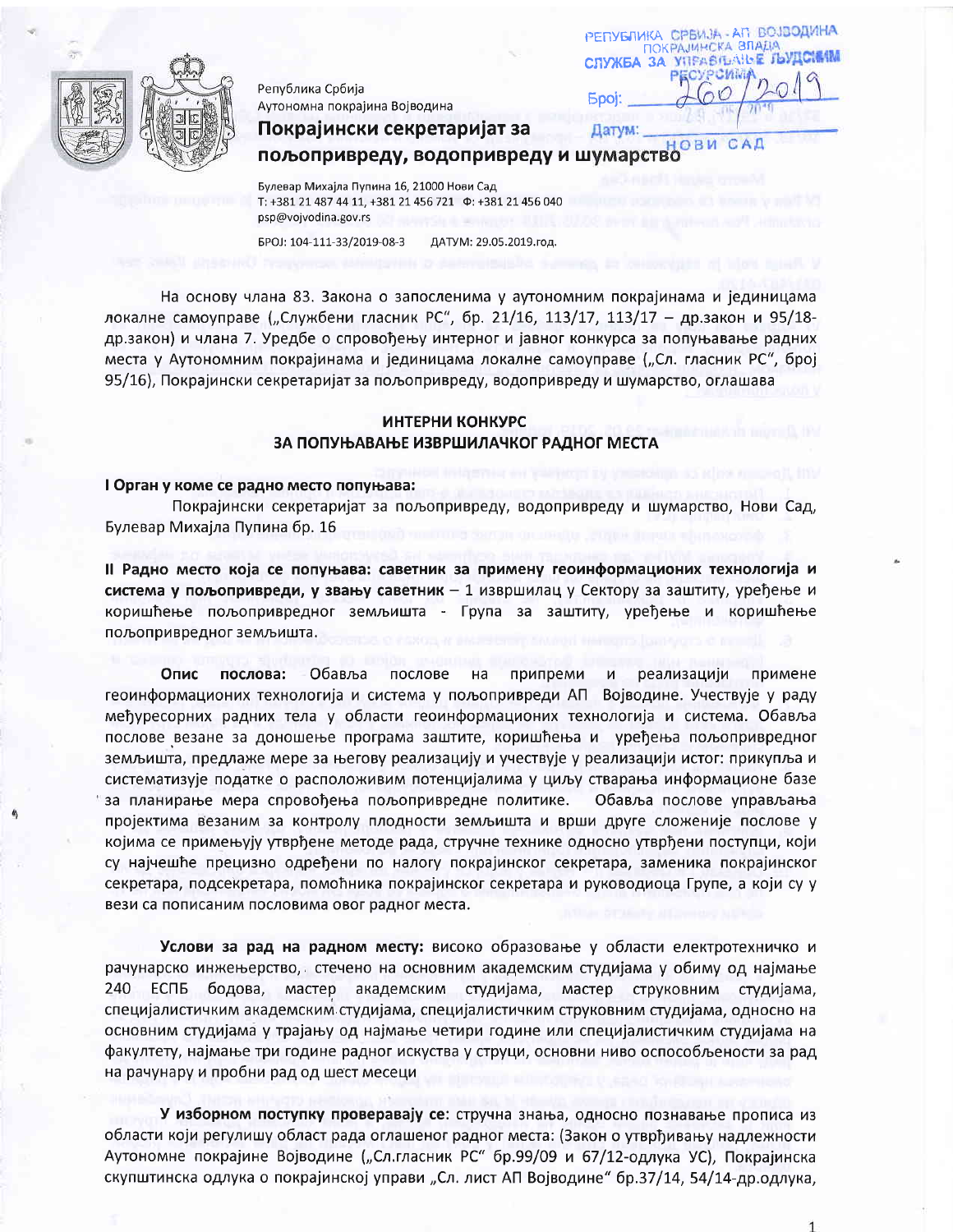37/16 и 29/17), Закон о подстицајима у пољоривреди и руралном развоју ("Сл.гласник РС" бр. 10/13, 142/14, 103/15 и 101/16) - проверавају се усмено и вештина комуникације - усмено.

#### Место рада: Нови Сад

IV Рок у коме се подносе пријаве на интерни конкурс је осам дана од када је интерни конкурс оглашен. Рок почиње да тече 30.05.2019. године а истиче 06.06.2019. године.

V Лице које је задужено за давање обавештења о интерном конкурсу: Оливера Крчо, тел: 021/487-4120.

VI Адреса на коју се подноси пријава за интерни конкурс: Покрајински секретаријат за пољопривреду, водопривреду и шумарство, Нови Сад, Булевар Михајла Пупина 16, са назнаком "интерни конкурс за саветника за примену геоинформационих технологија и система у пољопривреди".

VII Датум оглашавања: 29.05. 2019. године.

## VIII Докази који се прилажу уз пријаву на интерни конкурс:

- 1. Потписана пријава са адресом становања, e-mail адресом и бројем телефона;
- 2. биографија (CV)
- 3. фотокопија личне карте, односно испис очитане биометријске личне карте;
- 4. Уверење МУП-а да кандидат није осуђиван на безусловну казну затвора од најмање шест месеци, не старије од шест месеци (оригинал или оверена фотокопија);
- 5. Уверење о држављанству, не старије од шест месеци (оригинал или оверена фотокопија);
- 6. Доказ о стручној спреми према условима и доказ о оспособљености за рад на рачунару (оригинал или оверена фотокопија дипломе којом се потврђује стручна спрема и познавање рада на рачунару);
- 7. Фотокопија доказа о најмање три године радног искуства у струци (потврда, решење и други акти којима се доказује на којим пословима, у ком периоду и са којом стручном спремом је стечено радно искуство);
- 8. Изјава да кандидату није престајао радни однос у државном органу, односно органу аутономне покрајине и јединице локалне самоуправе, због теже повреде дужности из радног односа;
- 9. оригинал или оверена фотокопија решења о распоређивању, односно решење да је службеник нераспоређен (оригинал или оверена фотокопија);
- 10. Образац I и Образац II Изјава у којој се учесник интерног конкурса опредељује да ли ће сам прибавити доказ о чињеницама о којима се води службена евиденција или ће то орган учинити уместо њега.

У складу са Законом о запосленима у аутономним покрајинама и јединицама локалне самоуправе, пробни рад је обавезан за сва лица која нису заснивала радни однос у органу аутономне покрајине, јединици локалне самоуправе, или државном органу. Пробни рад за радни однос заснован на неодређено време траје шест месеци. Службеник на пробном раду који је радни однос засновао на неодређено време полаже државни стручни испит до окончања пробног рада, у супротном престаје му радни однос. Службеник који је у радном односу на неодређено време дужан је да има положен државни стручни испит. Службеник који је засновао радни однос на неодређено време, а нема положен државни стручни испит, полаже државни стручни испит у року од шест месеци од дана заснивања радног односа.

 $\overline{2}$